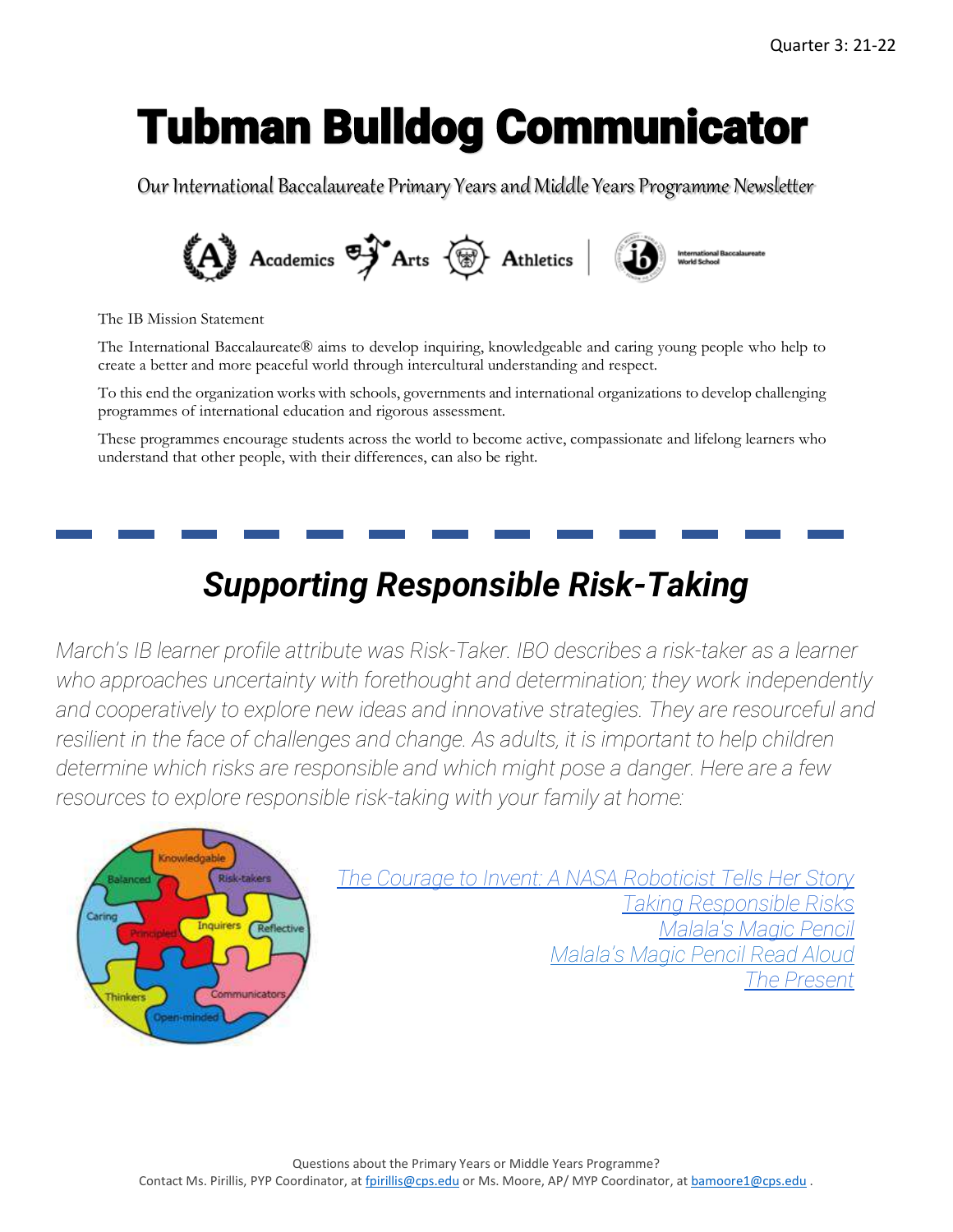### PYPx: An Exhibition Preview

Our 5th grade students began learning about the Primary Years Programme (PYP) Exhibition at the end of March and will continue this student-led work through the end of the year. The PYP Exhibition marks the end of students' time in the PYP and provides students with the tools, resources, and time to design their own unit of inquiry based on their passions and interests. To date, students have examined personal, local, and global issues in the world, learned about the United Nations Sustainable Development Goals, and made connections to other students in the world who have been change-makers. We are thrilled to see students' excitement as they hone in on their exhibition topics and begin their research in the 4<sup>th</sup> quarter. A final PYP Exhibition showcase will occur in June for our school community. Stay tuned!



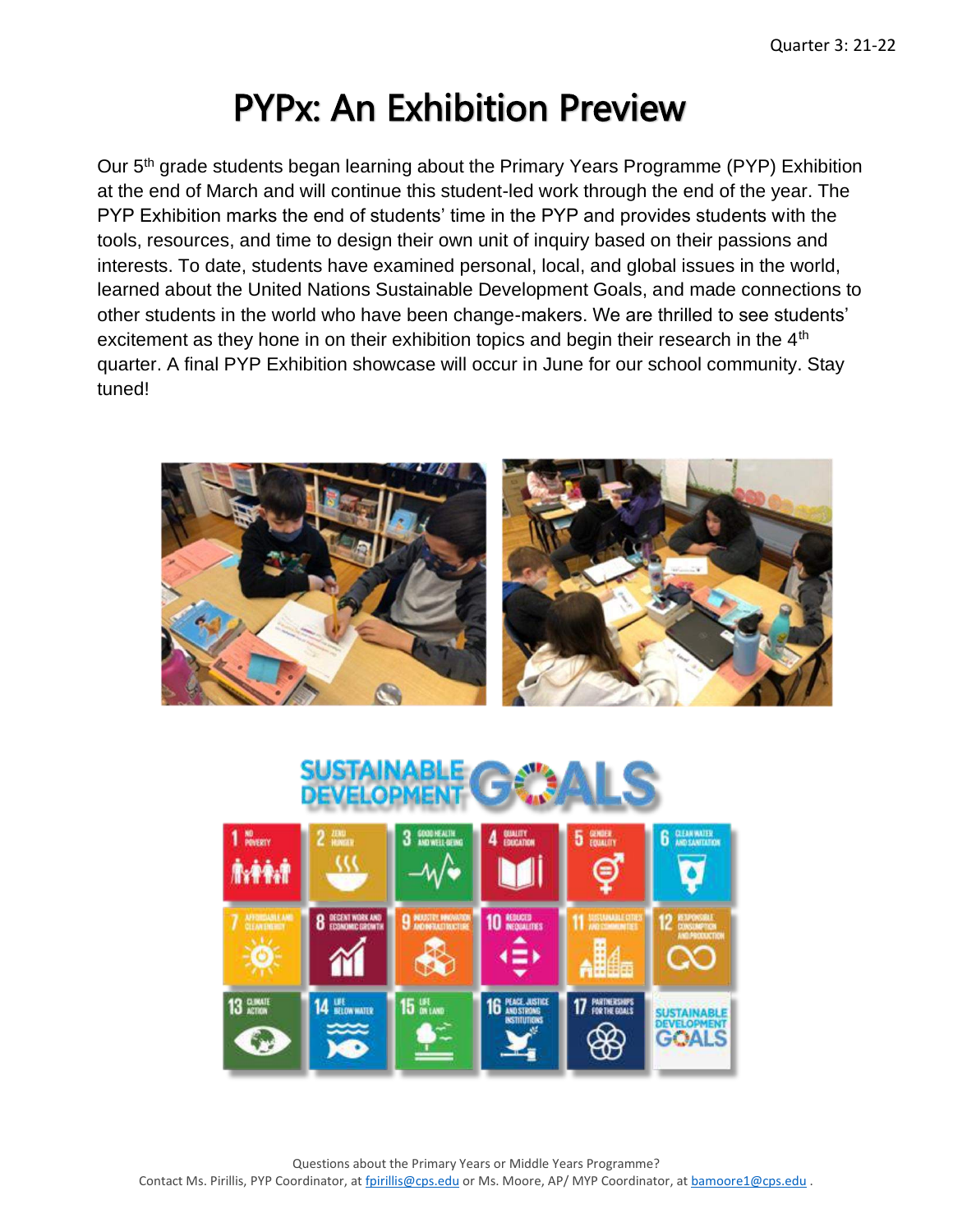#### Student Reflections & Feedback: Why do we ask for it?

In an IB World School, students become accustomed to making their thinking visible by sharing what they've learned with their peers, teachers, and family members in a variety of ways. An important part of the learning process involves student reflection, which provides both the teacher and student an opportunity to stop and share what's working and what's not, and helps to inform next steps in the learning process. Morning and closing circles, google forms, reflection sheets, Seesaw videos and audio recordings, and exit slips are just a few ways teachers provide space in the day for student reflections and feedback. Teachers will often use the information gleaned from these reflections to make weekly adjustments to their units and instruction. Through these ongoing opportunities in a school day, we hopeful to develop within students the willingness to reflect on their learning and an ability to set goals for themselves as life-long learners.

## **Eighth Grade Community Projects Update MYP Year 3** a alama

During third quarter in social studies class, MYP Year 3 students have successfully completed two of the four stages of their MYP Community Project. They have activated their prior knowledge, researched, and planned their community project. Students have come up with interesting and unique goals such establishing a divorce support group for students, raising awareness on LGBTQ+, collecting items for animals and the homeless population in the city, and proposing a policy change at Tubman. We are looking forward to their action phase, which will be taking place this week. The last phase of the community project will be for students to reflect on their work.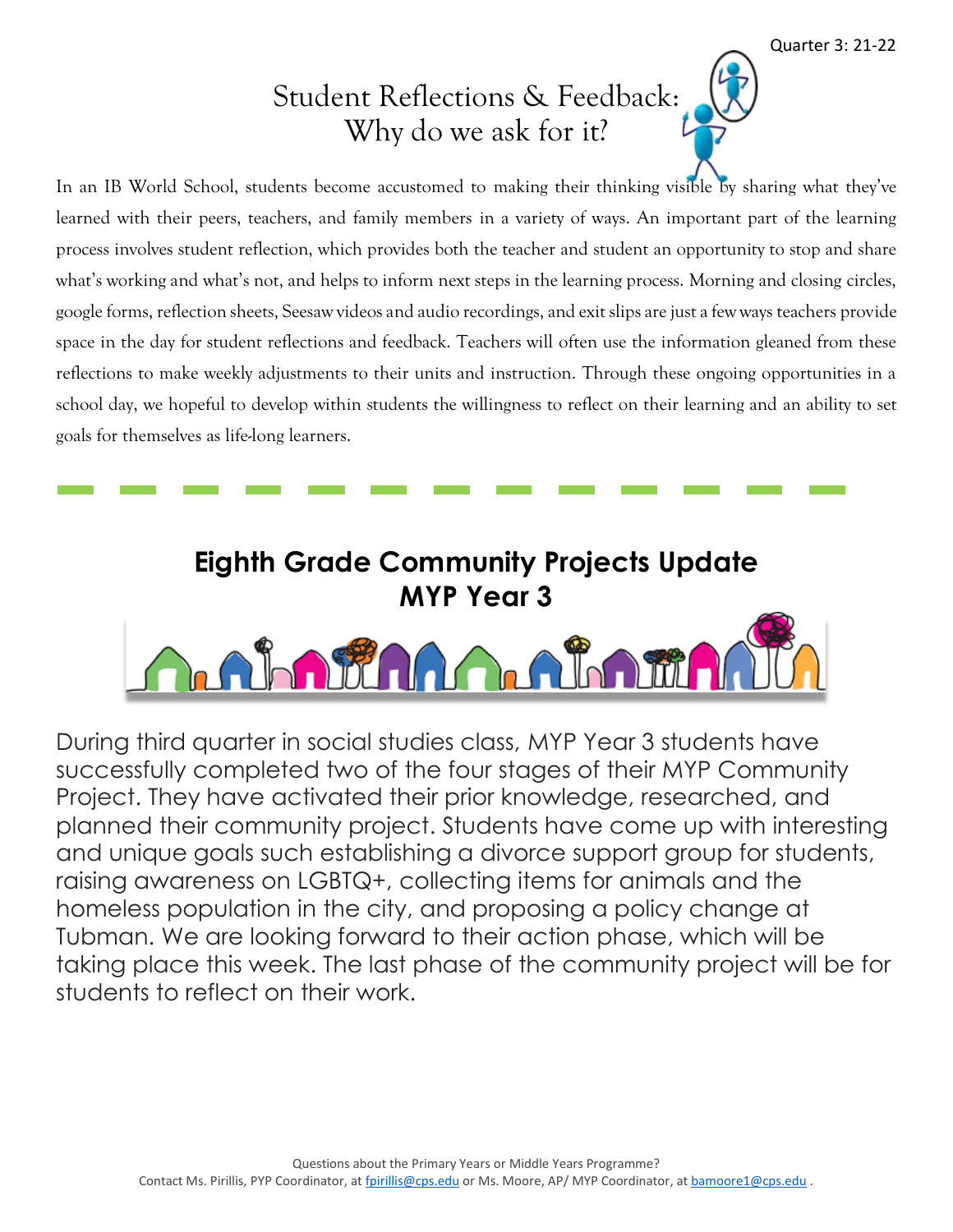### **Recognizing our Tubman Bulldog Students of the Month**

Teachers and staff at Tubman use Student of the Month as a springboard to discuss the IB Learner Profile Attributes and to help students identify, as well as reflect upon what it means to be a learner in an IB World School. One student from each classroom is selected by their classmates every month based on the IB Learner Profile Attribute. Below are the students who were recognized from January through March 2022.

| Grade            | January            | <b>February</b> | March             |
|------------------|--------------------|-----------------|-------------------|
|                  | <b>Open-Minded</b> | Knowledgeable   | <b>Risk-Taker</b> |
| Pre-Kindergarten | Harmony            | Amir            | Ryder             |
| 110 AM & PM      | Nikolai            | Amber           | Stefan            |
| Kindergarten     | Scarlett           | Mira            | Nolan             |
| 201 & 202        | Addison            | Hiroko          | Jack              |
| First            | Horacio            | Keenan          | <b>Max</b>        |
| 203 & 204        | Zharria            | Raven           | Marcela           |
| Second           | Mateo              | Ronan           | Calvin            |
| 205 & 206        | Farah              | Simon           | Everett           |
| <b>Third</b>     | Mary               | Colin           | Ava               |
| 209 & 210        | Maddy              | <b>Bowie</b>    | Aminah            |
| Fourth           | Benjamin           | Daniel          | Israel            |
| 207 & 208        | Amelia             | Ravi            | Zoey              |
| Fifth            | <b>JP</b>          | Ori             | Sloane            |
| 301 & 302        | <b>Beckett</b>     | Aiden           | <b>Patrick</b>    |
| Sixth            | Caiden             | Lazlo           | Max               |
| 303 & 304        | Addison            | Jacob           | Diego             |
| Seventh          | Samantha           | Naomi           | Karina            |
| 305 & 306        | <b>Ben</b>         | <b>Maisie</b>   | Hunter            |
| Eighth           | Jadian             | William         | Lan               |
| 307 & 308        | Cerulean           | Damien          | Zadie             |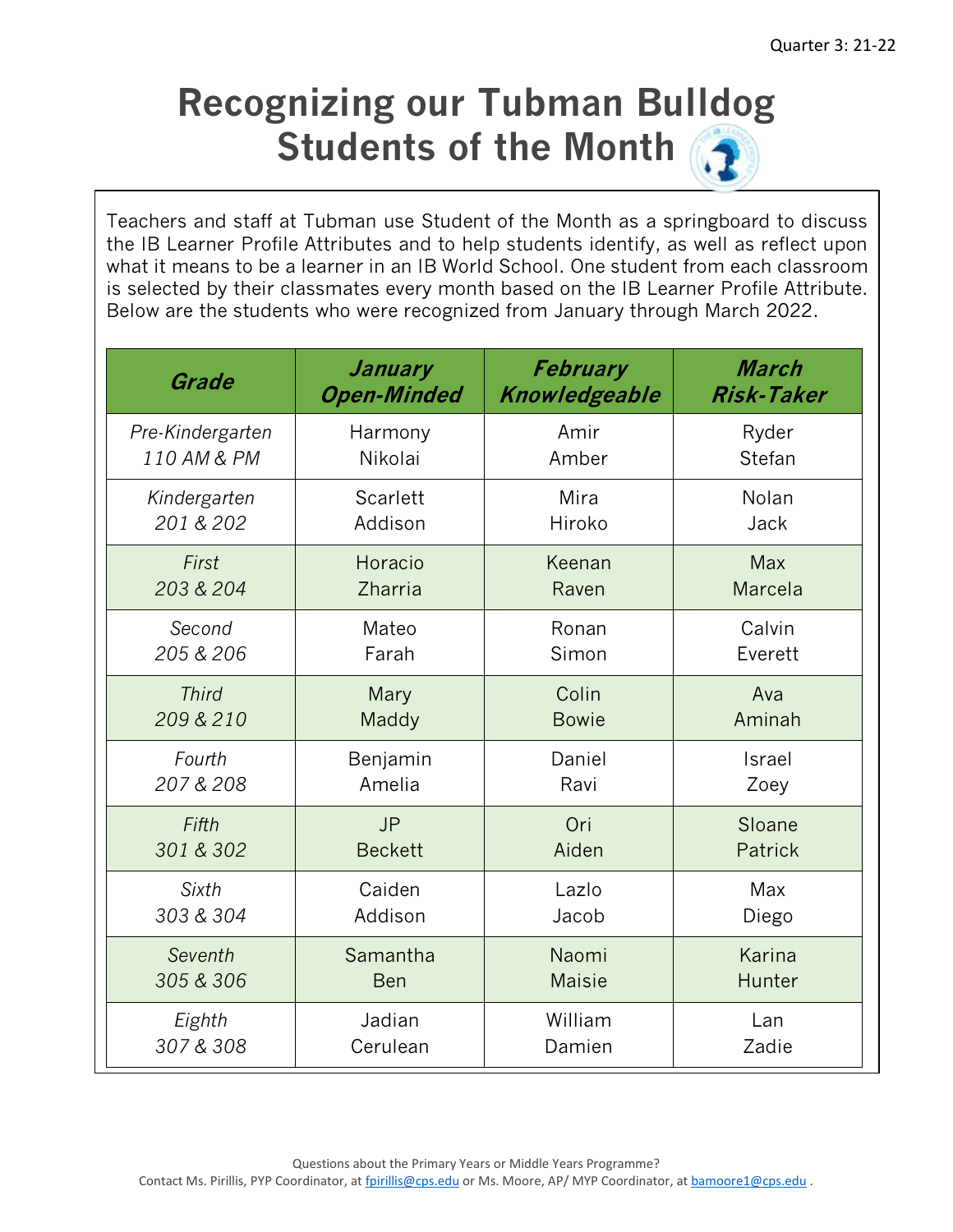#### **How the World Works: A Kindergarten Investigation**

Our Kindergarten students recently concluded their unit of inquiry, How the World Works, which was an investigation of how the properties of materials impact their movement. Students began the unit by inquiring into different materials, their properties, and what they are used for, and where to find them in the world around us. Students went on a scavenger hunt around the school looking for materials that can be pushed and pulled, as well as materials of different properties such as wood, metal, glass, and fabric. Next, they investigated machines and how they help people do work. They observed machines to identify "work words" such as push, pull, lift, dig, mix, etc. They continued their investigation into the ways different objects move and how their properties (size, weight, material) might affect the way they move. To finish the unit, students used all the information they learned to create ramps in which they rolled a marble down and raced each other. The unit was hands-on, exciting, and provided students with an opportunity to explore their world!







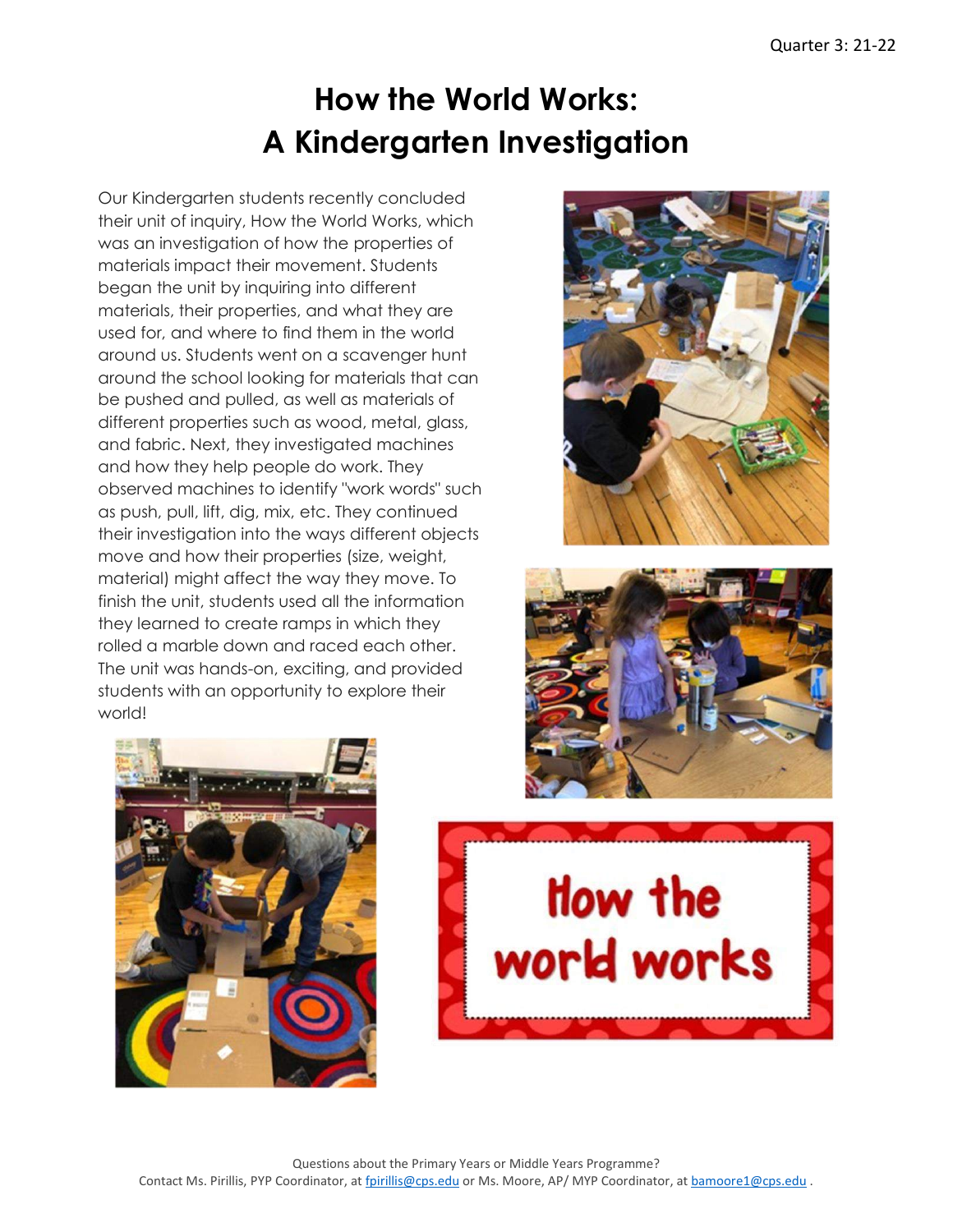# Tubman Gives Back Highlights

Students across the school participated in a variety of volunteer experiences during our annual Tubman Gives Back Week, which took place the last week of April. Throughout the week, students created birthday cards for children in homeless shelters, cleaned up our local parks and community, took part in "Say HEY Day" as a way to bring our students together and reduce social isolation, and made dog/cat toys for animals at the Anti-Cruelty Society. As an IB Word School, we strive to develop students who understand their place in the world and actively contribute to our local/global community through service and action. We are proud of our school community for volunteering their time to help give back. Below are a few highlights of the week!